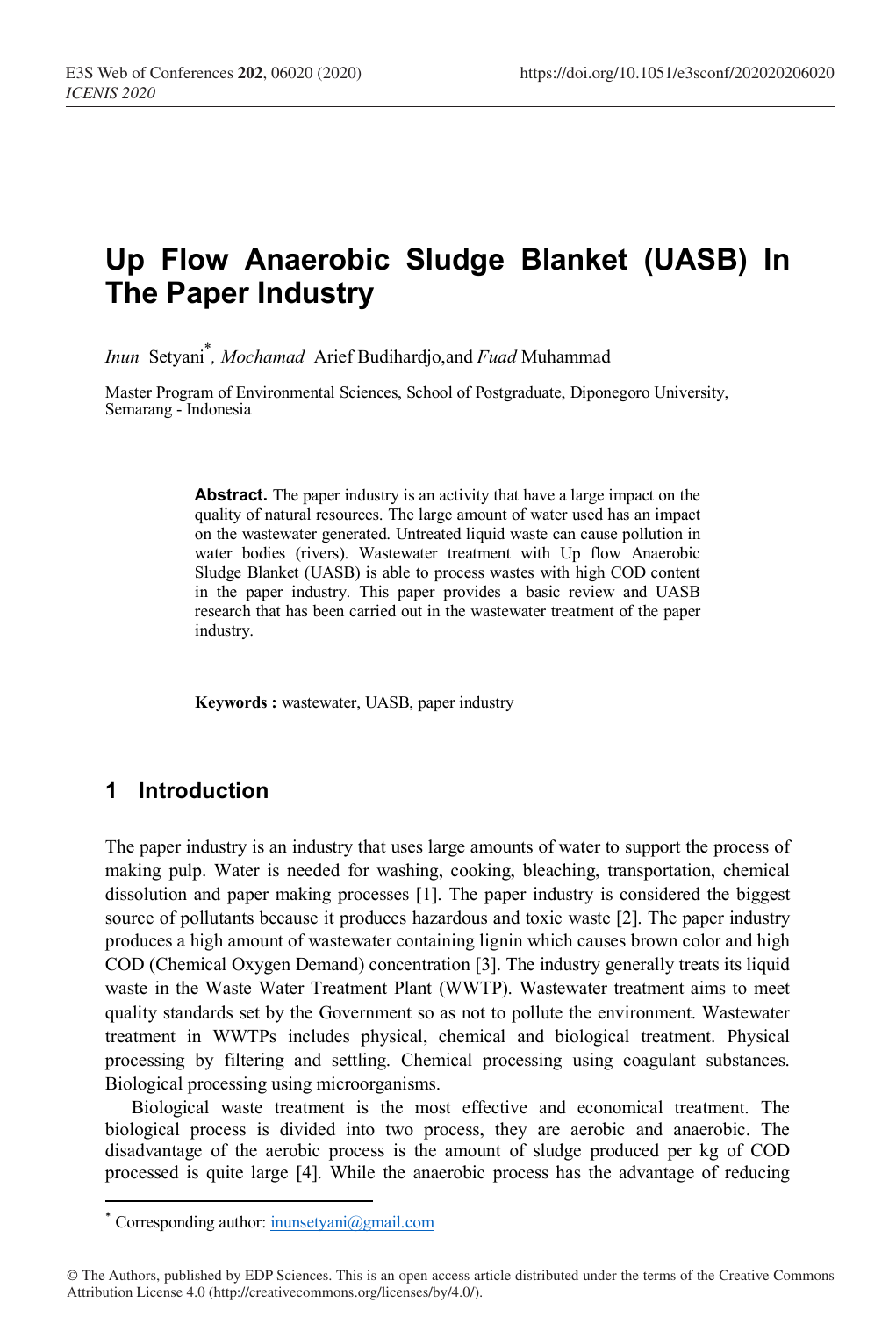sludge production by as much as 90% [5]. Anaerobic processes can convert organic material in wastewater into biogas with methane (CH4) as its main element [6].

Several attempts have been made by the paper industry to improve the efficiency of its production process through waste minimization [7]. The increasingly stringent government regulations in wastewater disposal have pushed the paper industry to treat its wastewater with an anaerobic system [8]. An anaerobic reactors have many types, but the Up flow Anaerobic Sludge Blanket (UASB) reactor is more suitable for wastewater handling in the pulp and paper industry. UASB reactors have the capability to process wastewater with high organic loads and tolerant of shock loads [8]. UASB can process liquid waste that has high COD content and is resistant to fluctuations in COD so that it is expected that wastewater treatment does not exceed established quality standards. In general, the application of WWTP with the UASB process in the paper industry can improve WWTP performance and save environmental management costs [9].

### **2 Literature Study**

#### **2.1 UASB reactor**

The UASB reactor was first developed by Lettinga, van Velsen, de Zeeuw and Hobma (1979) which was applied to the treatment of industrial wastewater and some domestic wastewater treatment. UASB or anaerobic granular sludge is a system where wastewater is put into anaerobic tank in which there is a sludge containing microorganisms (sludge blanket) then processed to produce biogas [10]. According to the Dictionary of Food Science and Technology, UASB is an anaerobic processing reactor by micro organisms that form suspended flocks at the bottom of the reactor. UASB process compared to aerobic processes, needs lower energy, is efficient at higher loads, requires less nutrients, and produce less sludge [11].

The formation of granular sludge that has good deposition ability at the reactor and shows a low Sludge Volume Index (SVI) are the main key to the success of the UASB reactor [11]. The UASB reactor is shown in the figure below.



**Fig. 1.** UASB reactor

UASB has the advantage of being able to process liquid waste with a high organic load, tolerant of shock loading, large efficiency and cheap [12]. But UASB also has the disadvantages of a long start-up time, slow growth of methane microorganisms, and cannot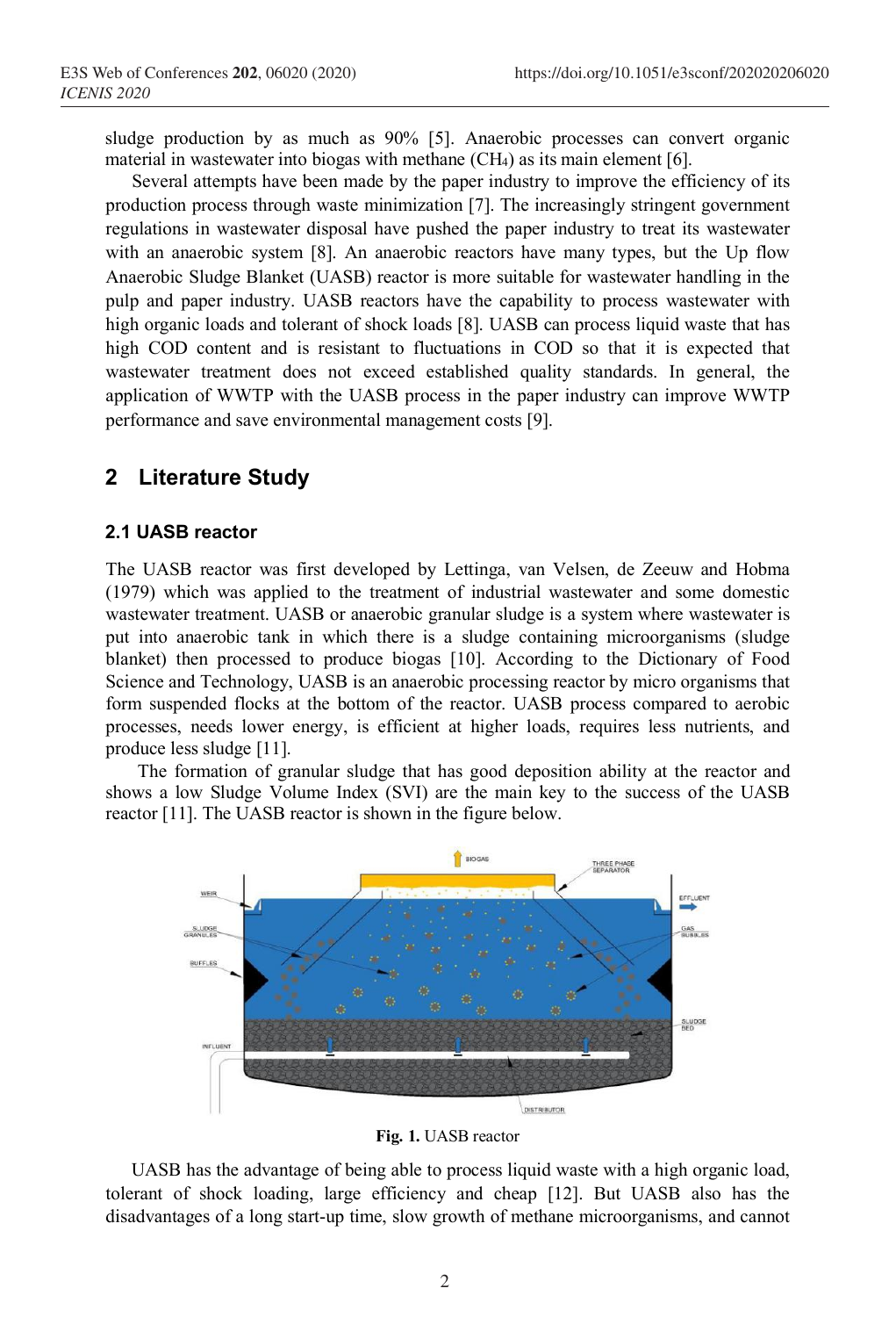be used for low concentrations of organic pollutants (De Kreuk, 2006 in [13]). UASB processing performance is influenced by hydraulic capacity and load capacity, that is: [12]

a. Hydraulic Retention Time (HRT), is the average period of wastewater entering the aeration tank [14].

 $HRT = 1 / D = V / O$ , where:

- D: dilution rate (hour-1)
- V: capacity of aeration tank (m3)
- Q: Discharge of waste water entering the aeration tank (m3 / hour)
- b. Hydraulic Loading Rate (HLR), which is the volume of waste treated. It is an important thing that influences the contact of bacteria with influents in the UASB reactor. The lower HLR, the longer the residence time (HRT) [15].
- c. Velocity Up (Vup)
- d. Influent debit
- e. Concentration of Organic Waste
- f. Organic Loading Rate (OLR), shows the total of organic material to be processed [16]. OLR is an important factor that influences the microbial ecology and the characteristics of the UASB reactor [17].
- g. Temperature
- h. Acidity (pH)

#### **2.2 The process in UASB reactor**

The workings of the UASB reactor are waste water entering from the bottom, flowing vertically upwards. Waste water will pass through the sludge bed. In this stage, wastewater will come into contact with anaerobic microbes in the form of granules. Biogas formed from anaerobic metabolism will go up and cause the vertical stirring process in the reactor. Biogas helps mixture and contact between sludge and liquid waste, and the three phase separator located above is used to separate biogas, liquid waste and sludge [11].

The operational stability and performance of UASB depends on the quality of the sludge which has a large deposition speed and high methanogenic activity, usually in the form of granule sludge. The nature of the granule mud will cause fluidized microbial biomass and better contact so the system can operate at a greater organic load. Wastewater treatment with granule sludge has advantages compared to flocculent sludge, which is greater deposition speed so that the wastewater treatment capacity is greater [9]. Granule sludge will have a long residence time in the reactor, so there will be accumulation of methanogenic bacteria that have high activity. Granul mud biofilms will protect these bacteria against shock loading and low pH [8]. The following is an example image of a granule sludge seed [9].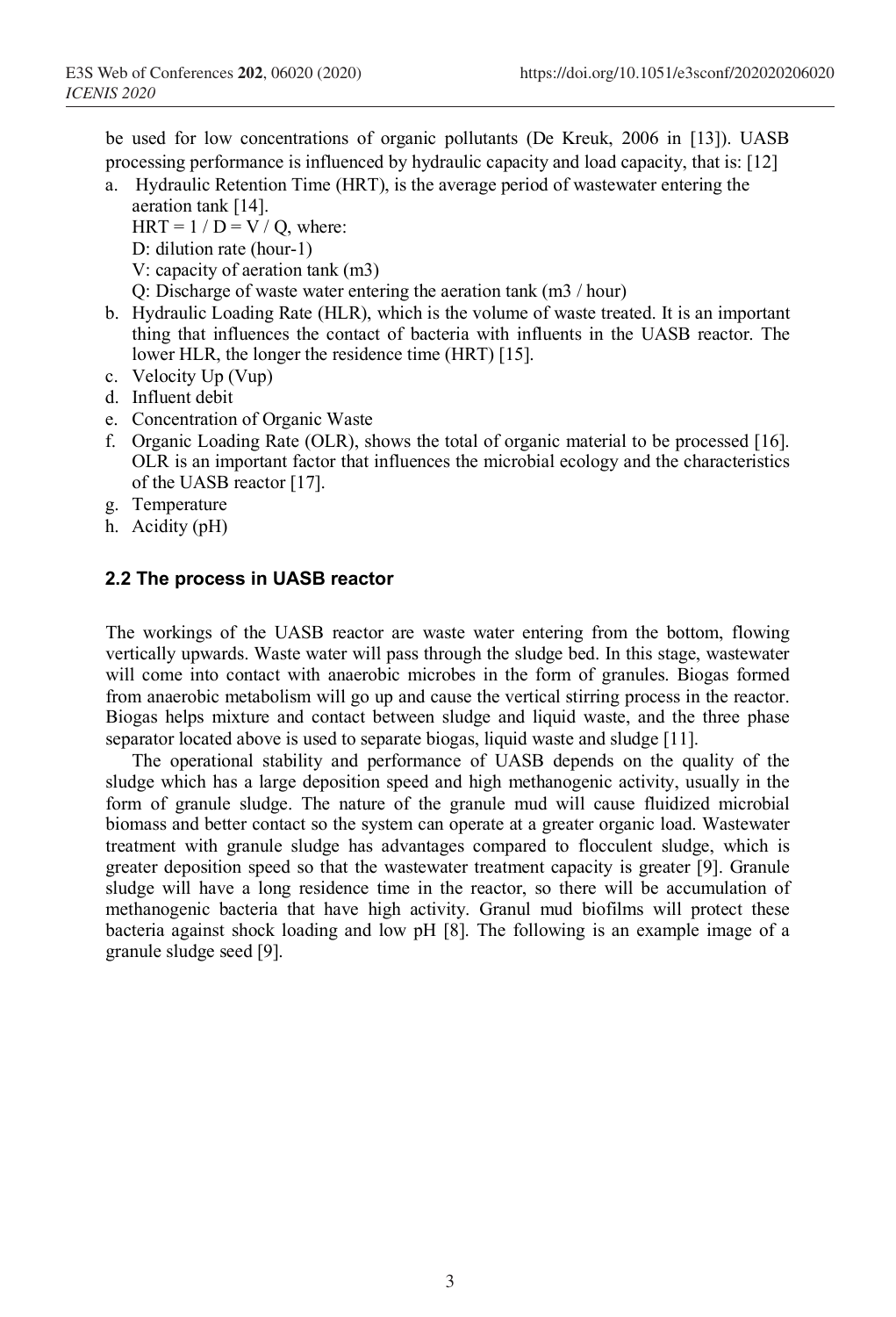

**Fig. 2.** Granule sludge seed

COD is an important parameter that exists in wastewater contaminants, especially in industrial wastewater [5]. Decrease in COD levels in UASB occurs when the process of producing gas in the form of  $H_2$ , CO  $_2$ , and CH<sub>4</sub> which is the result of an overhaul of organic materials by microorganisms [4].

### **2.3 Application of UASB in the paper industry**

A number of researchers from the Indonesian Pollution Prevention Technology Center (BBTPPI) tried to apply UASB in a number of industries, one of them Moertinah et al (2014) in their research aimed at finding the optimum hydraulic retention time in kraft paper industry wastewater treatment, succeeded in making a UASB reactor for treat the wastewater. The optimum conditions for anaerobic treatment were obtained: OLR 1.44 - 6.88 g / L day at room temperature showed that the optimum hydraulic residence time was 24 hours with a reduction in COD of 84%; OLR 1.16 - 6.76 g / L day at temperatur of  $40^{\circ}$ C showed an optimum residence time of 24 hours with a COD reduction of 84.01%; thermophilic 55oC at OLR 1.21 - 7.3 g / L day showed an optimum residence time of 20 hours with a percentage reduction in COD of 87.5% [18].

Setiawan, et al (2008) have also conducted research to improve the performance of pulp and paper industry liquid waste treatment using a UASB reactor combined with activated sludge reactor to reduce levels of COD, TSS and AOX. From the research, it was obtained that UASB reactors with a residence time of 12 hours can reduce COD by 90%, TSS by 91% and AOX by 84%. Wastewater treatment with UASB reactors and mobilized activated sludge can increase processing effectiveness to above 94% with effluent quality meeting quality standards [8].

### **3 Methodology**

This review uses literature studies by journals and books relating to the Up flow Anaerobic Sludge Blanket (UASB) process. The results of this literature review can be used to increase knowledge and improve UASB performance, especially in the paper industry.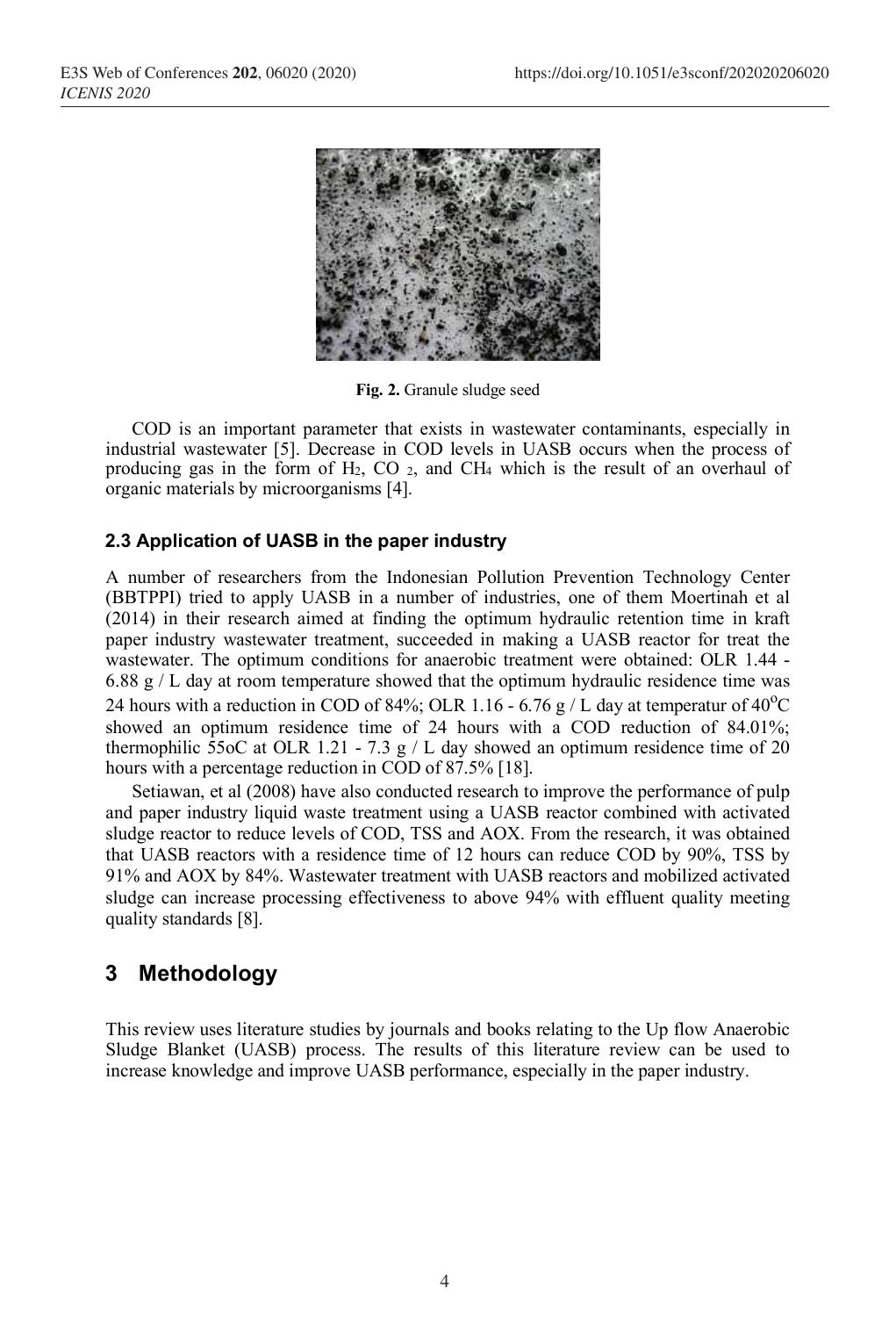## **4 Conclusions**

UASB reactors are increasingly being applied in industry, because they have the capability to treat liquid waste with high organic loads and are tolerant to shock loads. Moreover, it can be used to produce renewable energy from biogas. From the research that has been done, the use of UASB can reduce COD levels up to 90%.

### **References**

- [1] I. Karat, "Advanced Oxidation Processes for Removal of COD from Pulp and Paper Mill Effluents," (2013)
- [2] A. Arshad, N. H. Hashim, A. Q. Intikhab, and N. Ghazala, "Usage of UASB Reactor to Assess Feasibility of Treatment of Paper Mill Effluent," *ASEAN Journal Science Technology Development.*, **28**, 2, 103–114 (2009)
- [3] T. Hernaningsih, "Tinjauan Teknologi Pengolahan Air Limbah Industri Dengan Reviews of Electrocoagulation Process on Waste Water Treatment," *Jurnal Rekayasa Lingkungan.*, **9**, 1, 31–46 (2016)
- [4] A. Mukminin, "Perencanaan Unit Pengolahan Limbah Cair Tapioka dengan Sistem Upflow Anaerobic Sludge Blanket (UASB) Untuk Industri Skala Menengah," *Jurnal Teknologi Pertanian*., **4**, 2, 91–107
- [5] J. B. Van Lier, *Biological Wastewater Treatment: Principles Modelling and Design*, (London: IWA Publishing, 2008)
- [6] A. Anukam, A. Mohammadi, M. Naqvi, and K. Granström, "A Review of the Chemistry of Anaerobic Digestion: Methods of Accelerating and Optimizing Process Efficiency," *Processes*, **7**, 8, 504 (2019)
- [7] R. S. Soetopo, "Pengembangan Proses Digestasi Anaerobik Lumpur Biologi IPAL Industri Kertas untuk Meningkatkan Nilai Ekonomi Pemanfaatan Limbah." *Jurnal Riset Industri*, **6**, 2, 77-86 (2012)
- [8] Y. Setiawan, "Peningkatan Efektifitas Pengolahan Limbah." *Berita Selulosa*, vol. **43**,2, 74-82 (2008)
- [9] J. P. Kristaufan, S. Purwati, and Y. Setiawan, "Pengolahan Air Limbah Industri

Kertas Karton Dengan Up-Flow Anaerobic Sludge Blanket ( UASB ) Dan Lumpur Aktif Up-Flow Anaerobic Sludge Blanket ( UASB ) and Activated Sludge," *Berita Selulosa*, **45**, 1, 22–31 (2010)

- [10] Z. Jannah, "Sistem Kendali Fuzzy Pengolahan Air Limbah UASB ( Upflow Anaerobic Sludge Blanket )," *Seminar Matematika dan Pendidikan Matematika UNY*  (2017)
- [11] M. Mainardis, M. Buttazzoni, and D. Goi, "Up-Flow Anaerobic Sludge Blanket (UASB) Technology for Energy Recovery: A Review on State-of-the-Art and Recent Technological Advances," *Bioengineering*, **7**, 43 (2020)
- [12] Syafrudin, "Pengolahan Air Limbah Domestik Tipe Greywater Menggunakan Reaktor Upflow Anaerobic Sludge Blanket (UASB)" (2014)